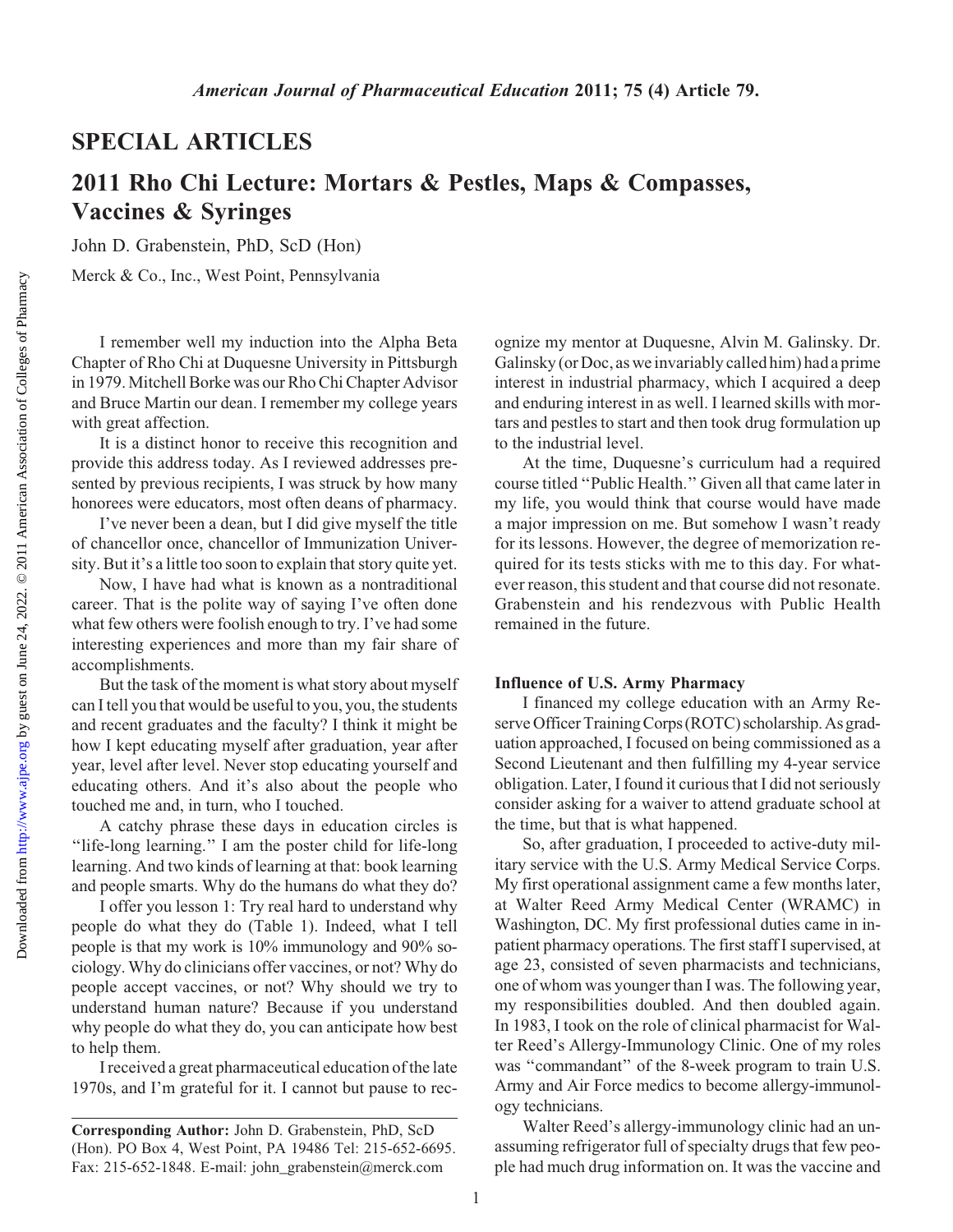Downloaded from

Table 1. Four Lessons Offered

Try real hard to understand why people do what they do.

If you do something innovative (in pharmacy practice), share it widely!

- If you have people skills, you can get more accomplished by building teams.
- Balance book learning and practical realities in a busy pharmacy practice.

antibody refrigerator. An experienced Army medic, Master Sergeant Jerry Wallace, God bless him, explained to me that the Nation's vaccine policies were established by way of recommendations of the Advisory Committee on Immunization Practices (ACIP), advisors to the Centers for Disease Control & Prevention (CDC). So I started collecting package inserts and then recommendations from the ACIP. Then, I started doing projects assessing pharmacists as advocates for vaccines and antibodies.

People came on their own to our clinic to get flu shots each fall. So, I created a form so we could assess them for all their vaccine needs all at once.<sup>1,2,3</sup> Most of the hospital's staff focused on pediatric vaccination – I focused on adult vaccination. The status quo was that a few people had the key detailed vaccine information – we worked hard to disseminate that information across the organization, both vertically and horizontally. More important than doing the projects, I wrote them up and published them. $4,5$ 

Lesson 2: If you do something innovative (in pharmacy practice), share it widely! Publish it, present it, show others, brag about it, share it! That is how a profession advances. About the same time I began my literature searches, I started testing my literary talents by writing articles about allergen extracts and immunizations for pharmacy journals and newsletters. I really came to appreciate my eighth-grade English teacher who taught me to diagram sentences and to enjoy expressing myself in writing. Colleen Buckley, thank you, most sincerely.

I have a million great stories from my Army days, the professionals of many types I worked with, the opportunities to serve many great Americans. To all the pharmacy faculty who have helped prepare today's pharmacists in the Army, Navy, Air Force, and Coast Guard, I offer sincere thanks.

# How to Train Leaders

But let's fast-forward to 1988. The Army in its wisdom had stationed me in West Germany, in a small city named Bremerhaven. Bremerhaven may be best known to Americans for that line in ''The Sound of Music,'' when Captain von Trappe is ordered to Bremerhaven to take command of a ship. In my case, I was ordered to take the post of director of pharmacy for the small US hospital there. We had two inpatient wards: obstetrics and everything else. Our pharmacy provided the full range of inpatient services, plus filling 200 ambulatory prescriptions per day.

In my free time, I enrolled in masters in education program through Boston University's Overseas Program focusing on adult education. An evenings and weekends program – great fun and great learning. BU's roving professors were very engaging in teaching us how adults learn. I'm using those skills now – adults learn more readily when you tell them stories related to your subject matter.

I decided to get double benefit from some of my course exercises, as I used them to start writing a curriculum on leadership skills suitable for pharmacy students. That should generate some puzzled looks, so allow me to explain.

During my college years, I had been very active in my pharmacy fraternity, Phi Delta Chi.6 I was elected chapter president, regional officer, national officer – a string of positions over 27 years. It was repeatedly rewarding to me, as I sensed there was more to being a pharmacist than just what was taught in Mellon Hall, Duquesne's pharmacy building.

Major parts of my collegiate experience in Phi Delta Chi came from professional projects, such as giving presentations in city high schools about drug abuse and sexually transmitted diseases (we called it venereal disease at the time) or performing blood-pressure readings in community pharmacies. What I realized is that my fraternity was teaching me people skills: understanding what makes people tick, human nature, why people do what they do, how to motivate others to accomplish a goal.

Lesson 3: If you have people skills, you can get more accomplished, by building teams. In 1989, I thought I could combine my masters in adult education with the Fraternity's desire to formalize the way it teaches leadership skills to pharmacy students and new graduates. So in 1989 I wrote a set of lesson plans for pharmacy students, in aggregate called the Leader Development Seminar. We included modules on group development, team building, goal setting, conflict resolution, team problem-solving, and situational leadership. I insisted that the first word be Leader, not Leadership, because we were training individual people in how to act personally and collectively, not merely reviewing some bookish principles of leadership theory.

I was influenced by my Army ROTC activities from 10 to 15 years earlier, where we literally had impromptu trainings in forests in state parks or Army bases on how to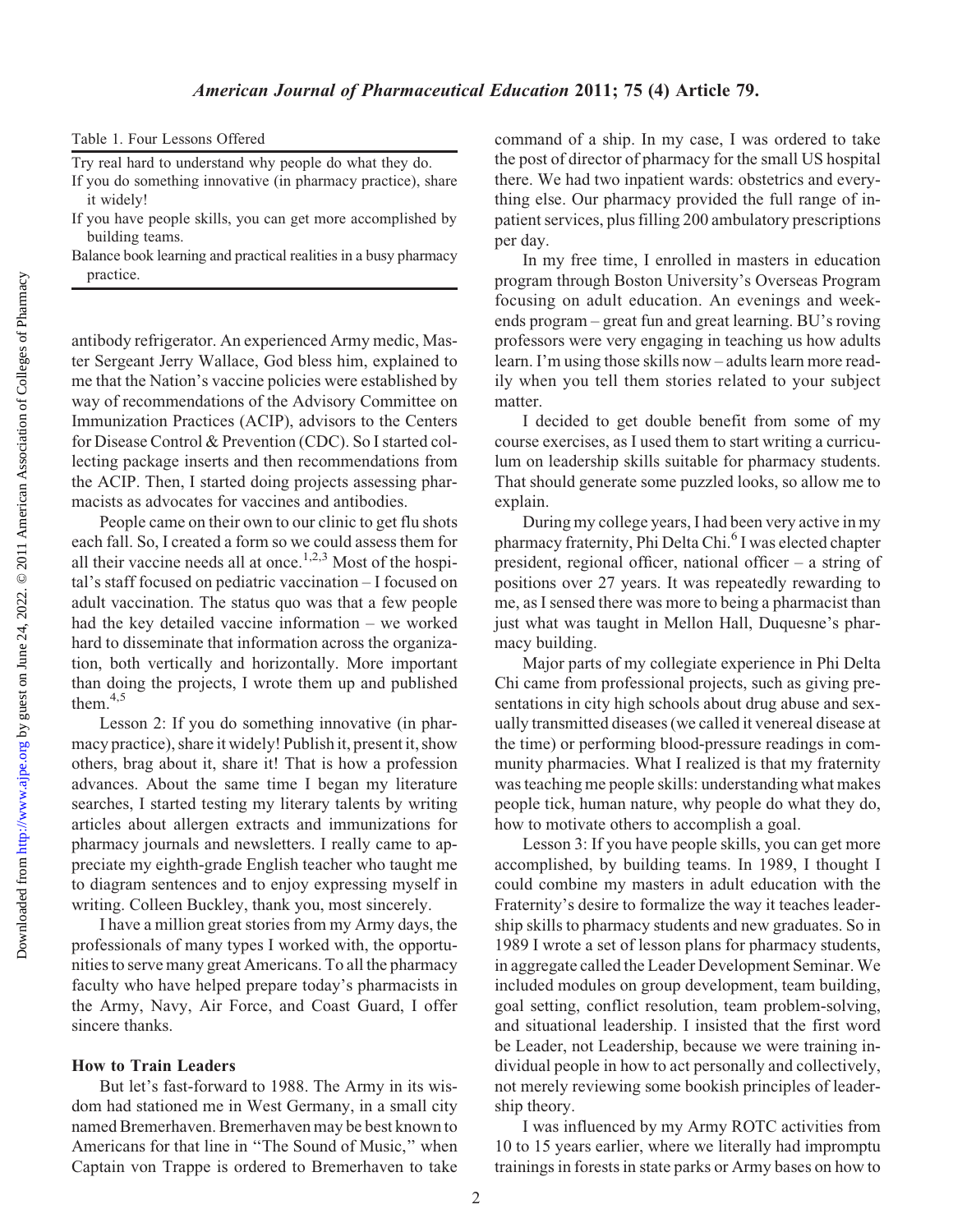use a map and compass or other skills. And I was highly influenced by ROTC decision-making scenarios called Leadership Reaction Courses. These were sets of fastmoving situations that challenge cadets to think on their feet to accomplish a mission.

The Fraternity's Leader-Development Seminar was (and is) a 4-day immersion course. It's still offered each even-numbered year, now under the banner of PLEI, the Pharmacy Leadership & Education Institute. PLEI is the 501(c)(3) foundation Phi Delta Chi started in 1996. PLEI's mission is to offer leadership training for students and pharmacists throughout the profession, well beyond just the Fraternity, in a variety of lengths and formats.

One of PLEI's latest curricula is titled ''Finding Balance,'' to help new graduates accommodate and thrive amid the many competing personal and professional responsibilities they face. The objectives are for participants to develop and enhance their leadership skills, exploring new areas in understanding organizational and personal behavior.

Participants are to examine their current interpersonal skill sets, explore how to develop a vision and goals for personal success, and use role-playing to assess how effective leadership can transform personal and professional lives and satisfaction. It's about coping with reality, balancing family and job.

## The Growing Vaccine Literature

Next, let me tell you some lessons from my glorious publishing career. First, you need to understand that the first manuscript I ever wrote was rejected by the journal I submitted it to. Undaunted, I polished it, resubmitted it, and eventually saw it reach print.<sup>4</sup>

From my base at the Army Hospital in Bremerhaven, I experimented with using prescription databases to identify people who needed vaccination. It worked. People with diabetes need to be vaccinated against influenza and pneumococcal disease. People with diabetes receive insulin or oral medications from their pharmacist.

The patient names and addresses are in the prescription databases. Pharmacists can encourage them to be vaccinated, verbally and by mail. Simple. Effective. We did it and we wrote it up.<sup>7</sup>

In late 1989, I submitted a paper I hoped would be considered a guest editorial to Neil Davis, emeritus editor of the journal Hospital Pharmacy. The paper advocated use of combined tetanus-diphtheria toxoids (Td) instead of plain tetanus toxoid.8 I bumped into Dr. Davis at the ASHP Midyear Clinical Meeting in Atlanta that year and summoned the courage to ask him if he had had a chance to consider my draft manuscript. To my utter amazement, he asked me if I would like to edit a column for his journal

about immunologic drugs. Thus was a column born that eventually saw 91 serial articles over 12 years.

I knew there was no comprehensive reference book in print that adequately dealt with vaccines, the immune globulins, or some of the obscure immunologic drugs. Those books that did discuss immunologic drugs did not give much detail. Only slowly did I realize that my files could give rise to a book that would resolve these gaps.

After returning to the United States in 1989, the Army sent me to graduate school at the University of North Carolina (UNC) at Chapel Hill for a master's degree in Pharmacy Administration.<sup>9,10</sup> I opened channels of communication with Bernie Olin, then editor-in-chief of Drug Facts and Comparisons, in November 1989. But the proposal didn't quite gain traction.

But I persevered. I grew tired of just promising myself to undertake the project. So in October 1991, I started writing the text of the manuscript. By May 1992, I had a coherent manuscript. In August 1992, I signed the contract with Facts and Comparisons, now Wolters Kluwer Health. In May 1993, we celebrated the first edition of ImmunoFacts: Vaccines & Immunologic Drugs.<sup>11,12</sup> Of course that odyssey continues to this day. Even now, we are preparing the 2012 edition, the 37th revision of the big book.

# Could Pharmacists Vaccinate? Would They?

While I was working on *ImmunoFacts*, I thought ''wouldn't it be great if pharmacists someday were major vaccinators.'' Nah, I thought, it'll never happen. It's too high a mountain. Instead, I decided to devote myself to drug information. But I was wrong about the height of that mountain. The profession evolved to the point it was ready to take on the clinical challenge of helping vaccinate major portions of the American people. The profession grew and the mountain shrank.

How did it happen? Well, let's fast forward again, to 1996. The Army sent me off to graduate school once again, back to UNC-Chapel Hill to get my PhD. UNC is blessed by having the pharmacy school literally next door to the school of public health. So my major was in pharmacoepidemiology – the measurement science in public health, applied to medications. Naturally, the medications I applied it to were the vaccines.<sup>13-16</sup>

I had been back in Chapel Hill for about a month or two. I was in UNC's Beard Hall when a telephone call came in from APhA headquarters in Washington, DC. 'Could you please build us a vaccination curriculum for community pharmacists? We would like to present it in the fall in Mississippi.' The call came in late August 1996: please have it ready by late October 1996. Two months. Something never done before. I agreed in a heart beat.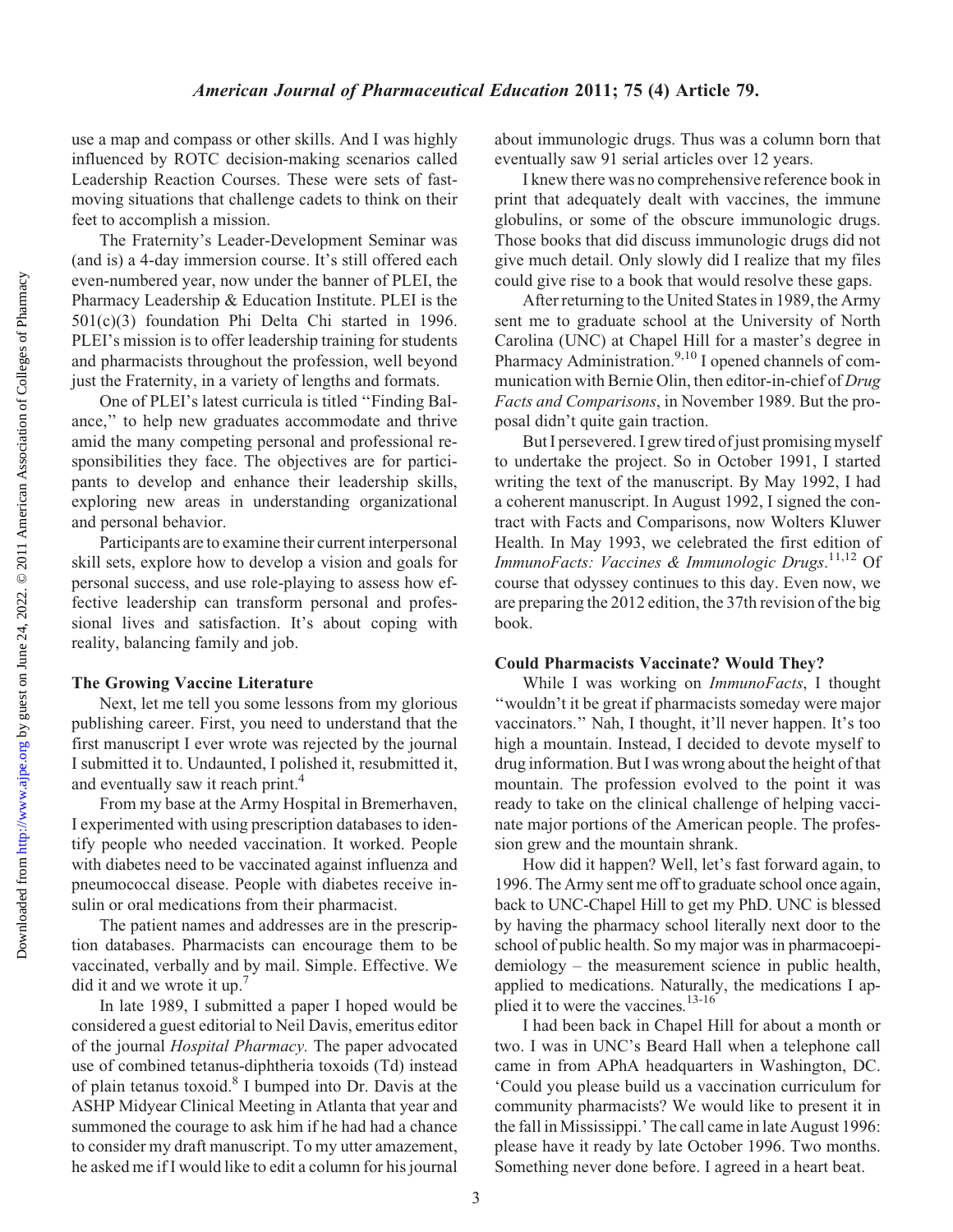Let me tell you how busy those two months were. I flew to Jackson, Mississippi, in August 1996 for an exploratory visit, to discuss legal and educational issues with the Mississippi Board of Pharmacy, Mississippi Pharmacists Association, and University of Mississippi. It was clear they all had high expectations for the glorious program I had pledged to write. The weekend was carefully picked so that it did not conflict with any Ole Miss home football game. And, lo and behold, come the first weekend of November 1996, we had a success. We trained 67 people with great satisfaction scores at the end of the weekend.

But we all knew that the more important part was whether the training took hold. Was it practical? Did it contain the pieces pharmacists would need to do something very different? Lo and behold, it worked by those measures too. Of the 67 pharmacists, 48 were vaccinating within the first 6 weeks, giving over 500 doses of vaccine. So we were elated with this success rate.

Next, it was time to transform the program from a collection of slides to something polished that could be replicated on a much larger scale. That was the point where we transitioned to an 8-hour self-study booklet, plus slides and support materials for a 12-hour on-site program.<sup>17</sup> This program rolled out in 1997 in Des Moines, then Dallas, Little Rock, Lansing, Knoxville, Montgomery, and on and on: A total of 350 trainees by October 1997. By the end of 1997, more than 1,000 pharmacists across the country had been trained to immunize. We could see in the faces of the attendees, especially the independent pharmacists, that it was changing their professional lives.

Lesson #4: Balance book learning and practical realities in a busy pharmacy practice. Where are we in spring 2011, 15 years later? APhA reports that over 147,000 pharmacists (and student pharmacists) have been trained since 1996. In 2009 alone, pharmacists administered over 16 million vaccinations.

That self-study manual I wrote in 1997 remains the professional work I am most proud of.17 I've published over 300 articles, book chapters, and whole books. And that self-study manual is the one I'm proudest of. It has had more impact to help public health than anything else I've written. Both thorough and succinct; intricate and clear. It balanced book learning with the practical realities of a busy pharmacy practice. If I do say so myself.

# Vaccination in 24 Time Zones

Now let's fast forward one more time, to 2005. By this point in my Army career, I was directing vaccine policy and implementation for the Pentagon – for the five Armed Services – Army, Marine Corps, Navy, Air Force, and Coast Guard. The people entrusted with protecting these troops against infectious threats by means of vaccines weren't getting enough formal training in their school houses. So we saw a great need to deliver decentralized training to thousands of medical personnel. Oh, by the way, those medical personnel are deployed on bases across five continents, and aboard ships at sea – hundreds of ships at sea. Spread across all 24 time zones.

We needed the training to be modular, on demand, with options for those already trained as physicians or nurses or medics. For example, physicians with no vaccine experience suddenly in charge of an immunization clinic. Or nurses, or pharmacists, or medics.

So my Army team and I created Immunization University.18 That's Imz U, for short, designed to enhance the skills of healthcare workers from a variety of professional and paraprofessional backgrounds. Immunization University offers training on vaccine products and immunization services through distance learning and on-site classes.

The Immunization University logo (Figure 1), with its torch as beacon, emphasizes educational efforts. The motto is ''Each Immunization an Excellent One,'' summarizing the obligations of medical leaders and clinicians alike. I thought ''every immunization'' would sound boastful. To me, ''each immunization'' sounded like a fitting goal. The banner reads ''Scientia \* Tutela \* Salveo.'' The three inspirational words on the banner came from our web designer, Andrew Brown, a very smart web geek and guitarist in a first-rate rock-n-roll garage band.

Never having any formal training in Latin, I assumed when Andrew first showed me his draft logo that the words referred to Science, Teaching, and Healing. I got one of them right. Andrew wanted to anticipate what I would want to cite as our keystones, our guidons, so he looked up the Latin words for Knowledge, Protection, and



Figure 1. Logo of Immunization University.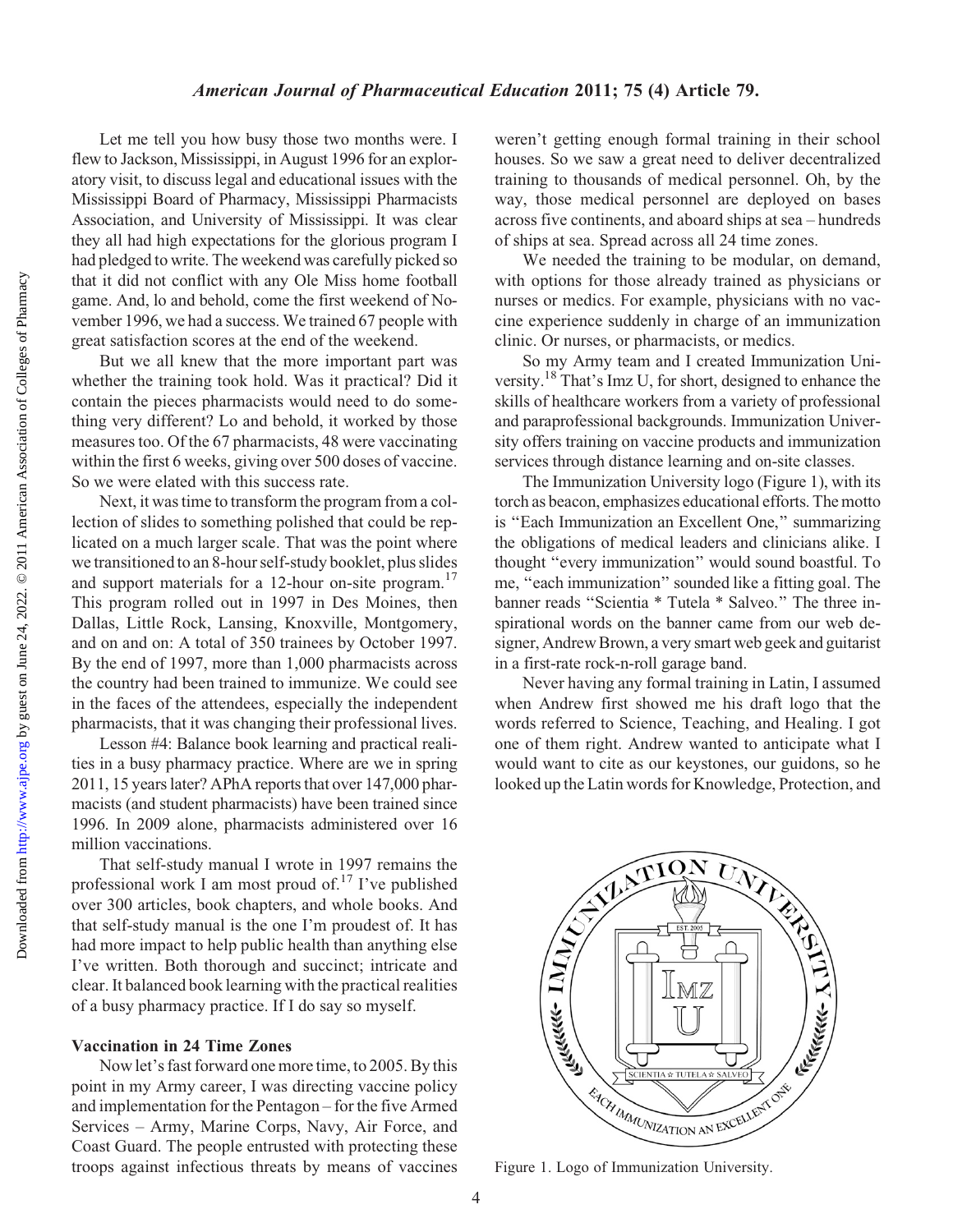Health and thus we had Scientia \* Tutela \* Salveo. He got all three of them right.

I'm still trying to get ESPN (an all-sports television channel, for those of you who don't get out much) to cover our athletic teams. I thought the Imz U mascot should be an armadillo. Why? Well, armadillos wear their armor on the outside. In contrast, of course, vaccines increase your armor on the inside.

Anyway, as creator of Immunization University, I got to pick my own title. I conceived it; I organized it and got it underway, so I called myself Chancellor of Immunization University, jokingly, of course. After all, we did cover 24 time zones, which no pharmacy school I know of can claim. I'm quite sure that I was the lowest paid chancellor in all of American education.

#### Applying the Lessons

Let me ask the students some questions. Where will you go next? Community practice? Hospital? Academia? Industry? Somewhere 'nontraditional'?

How will you handle the professional challenges you'll find? You have book smarts, or you wouldn't be in Rho Chi. Where will you acquire your people smarts? Where will you practice and improve your people smarts? How will you get things done within organizations and institutions?

Healthcare reform, medication therapy management, and many, many other challenges confront our profession. Who will lead institutions, organizations, companies to change? Who has the vision of what the profession of pharmacy needs to change into? Who will transform our pharmacies into the caring places the public needs them to be?

Pharmacists didn't vaccinate in 1980 when I graduated from pharmacy school. They do now, big time. Things changed.

Pharmacy students didn't take leadership classes in 1980. They do now – well, a few hundred Phi Delta Chi students do each year and some others do. But not enough. Not nearly enough. But that can be changed.

We need leaders who can excite and attract followers. Leaders need to be patient: from 1983 to 1996, nobody was following me in terms of immunization.

We need leaders who can take risks and engage in the messy public square. We need leaders we know have our best interests at heart.

We need pharmacists who can tell stories to explain what they see, their vision. We need pharmacists who can assess their colleagues and their bosses and boards of directors, as well as they can assess a patient.

We need pharmacist-leaders. Pharmacists who try real hard to understand why people do what they do. Pharmacists who share innovative practices widely. Pharmacists who get things accomplished, by building teams.

Pharmacists who balance book learning with the practical realities of busy pharmacy practices.

Some people in this room [reading this address] have those skills today. Some have the potential and need opportunities to practice their people skills. Some of your colleges can teach the theory of how to lead. But where will you go for practicums? Who will build that network? Who will offer leadership training? Who will take up the challenge to be a leader? Will it be you? Will it be your organization?

If we want leaders we need to formalize the effort to train them. If we want experts in pharmacokinetics, we train them. If we want experts in drug information, we train them. The U.S. Army conducts five levels of leadership training, after graduation from ROTC or West Point – five levels of full-time training. Pharmacy needs something similar – leadership training needs to be accessible from every pharmacy college, if we are enable what the profession needs.

#### My Hero: Elmer J. Traut

As I close, I want to tell you about one of my heroes: A man named Elmer J. Traut. Elmer started in pharmacy school at Northwestern University, and then transferred to the University of Michigan. When those pharmacy students in Ann Arbor formed the honor society in 1922 that would come to be called Rho Chi, Elmer J. Traut was elected its first secretary. A few years later, in 1925, he was elected national president of the growing concern that was Rho Chi in those days.<sup>19-20</sup>

Elmer did research on pepsin as a student, then went on to work as a research chemist and director of quality control with the Kellogg Toasted Corn Flakes Co., of Battle Creek, Michigan.<sup>6</sup> But do you know why Elmer is one of my heroes? While he was national president of the Rho Chi scholastic honor society for pharmacy, Elmer Traut also edited the Phi Delta Chi Song Book.

In 1921 he had contributed ''two very good songs'' to the Fraternity, thus proving his skill, and so he was entrusted with editorial leadership of the full Fraternity Song Book.<sup>6</sup> Now, how is that for well-balanced and well-rounded? Scholar, scientist, and fraternity man. Understood enzymes and understood what makes people tick. Well balanced. My hero. And notice that you've honored the Rho Chi Chapter at Albany College of Pharmacy today for their chapter project to promote being well-balanced professionally and personally.

Humbly, I would like to suggest that we have a lot to emulate in Elmer J. Traut. Be excellent at science. Be dynamic in understanding people – whether those are the people you work with or the people you work for or the people you care for.

Finally, I'd like to thank you all for this recognition. I would also like to thank all my teachers and professors